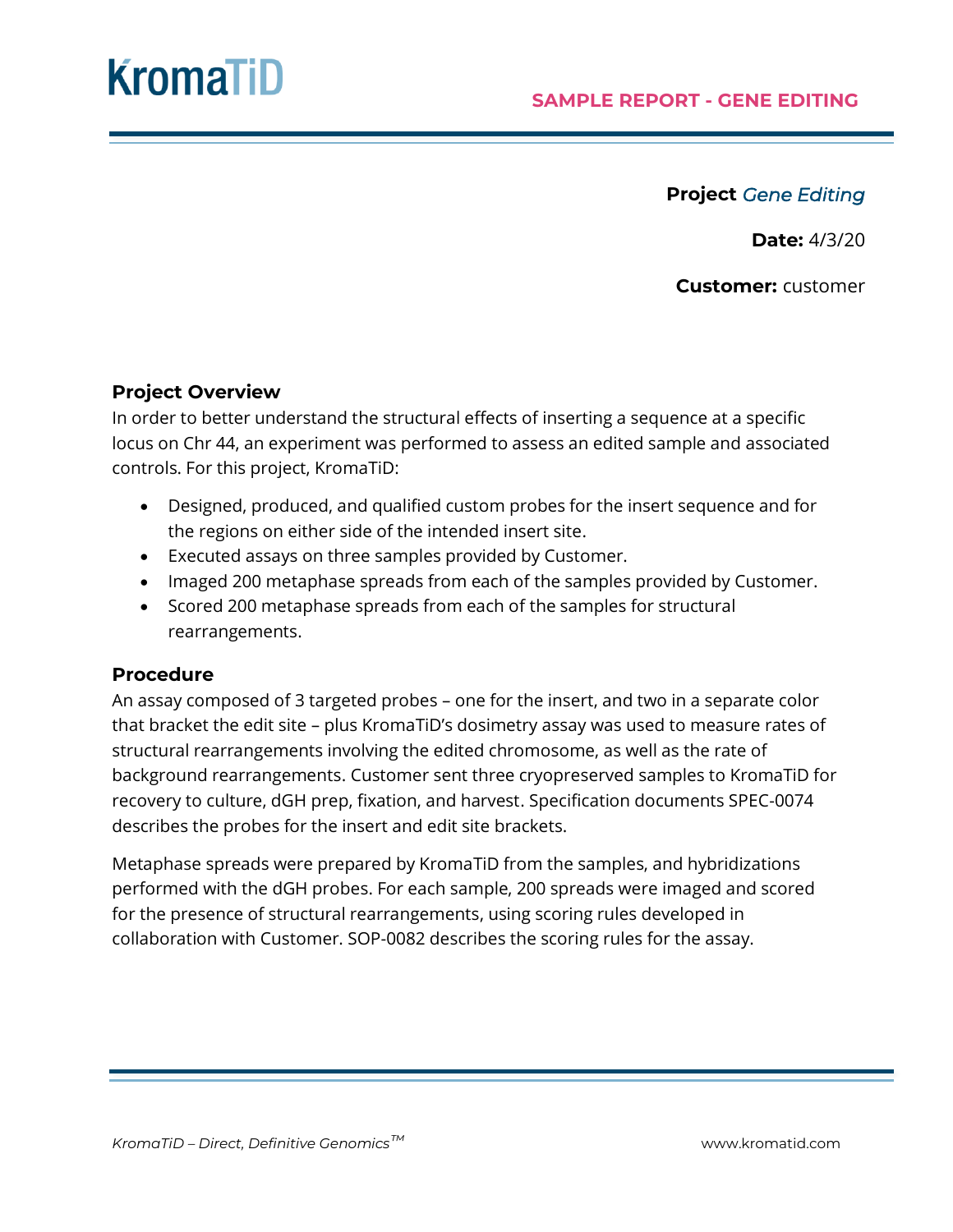#### **Results**

In all samples, some rate of rearrangement was observed. Detailed score sheets for each sample are contained in the Excel workbook referenced in Appendix A. Note that cells may have more than one event, so total cells with rearrangements does not equal the total number of different rearrangements. The results are reported for the dosimetry paint in Table 1 and Figure 1, and for the Chr44 assay in Table 2 and Figure 2.

**Table 1:** Summary of dosimetry paint scoring data by sample. Note that the "Normal" designation refers to both dosimetry and Chr44 assay results, such that rows may not sum to 200. Chr44 Assay data is contained in Table 2.

|                      | <b>Normal</b> | <b>Inversion</b><br>/ SCE | <b>Translocation</b> | <b>Insertion</b> | <b>Total</b><br><b>Inversion</b><br>/ SCE | Rate of<br>Inversion /<br><b>SCE per Cell</b> |
|----------------------|---------------|---------------------------|----------------------|------------------|-------------------------------------------|-----------------------------------------------|
| <b>Fibroblast</b>    | 71            | 129                       |                      |                  | 189                                       | 0.95                                          |
| <b>Untreated iPS</b> | 79            | 118                       |                      |                  | 189                                       | 0.95                                          |
| <b>Treated iPS</b>   |               | 88                        |                      |                  | 126                                       | 0.63                                          |



Figure 1: Graphical display of dosimetry scoring data breakout by sample.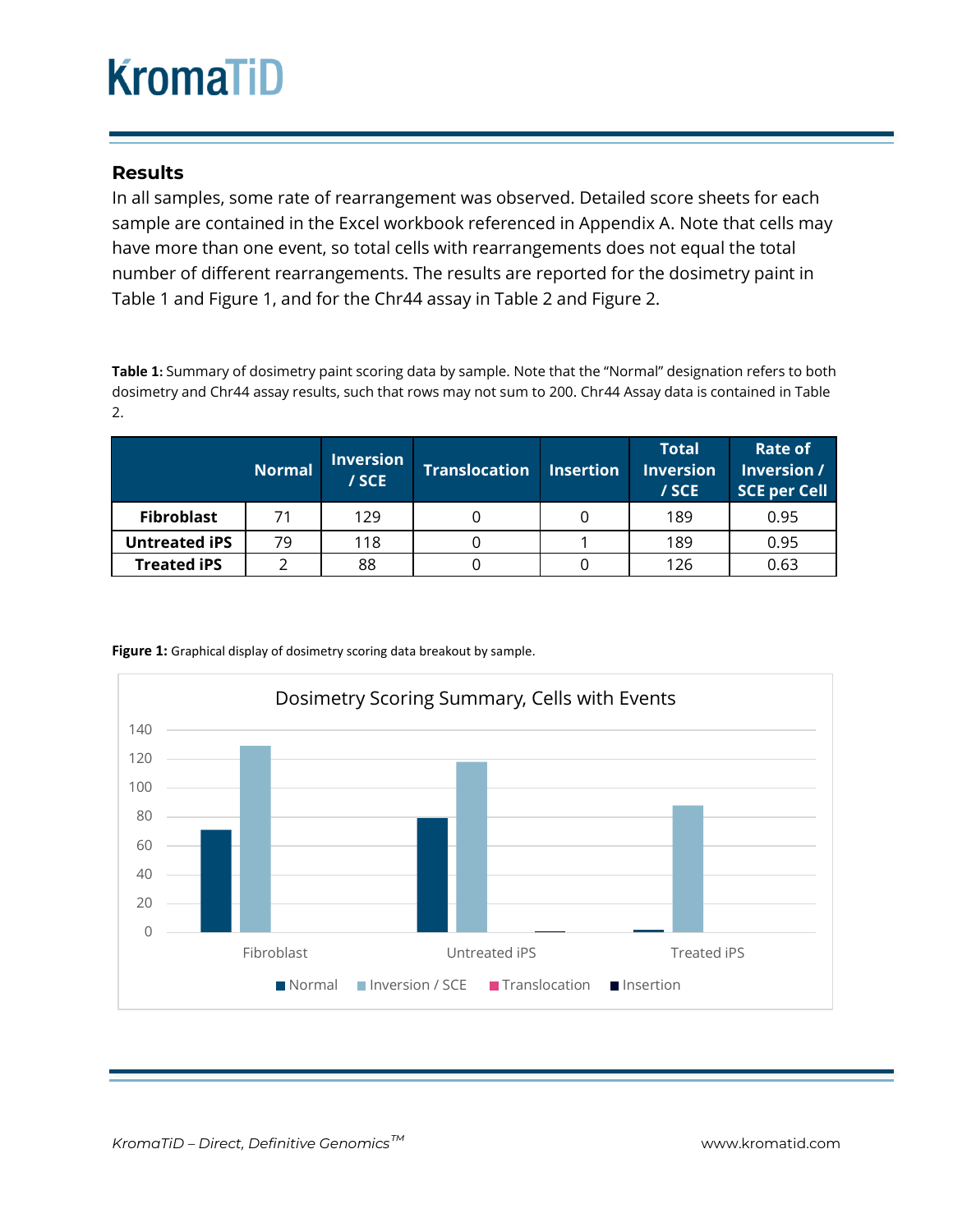**Table 2:** Breakout of Chr 44 assay scoring data, separating types of rearrangements prevalent in each sample. Data represent the number of cells with a given type of rearrangement.

|                              | <b>Insert</b><br><b>Present</b><br><b>Opposite</b><br>sister | <b>Insert</b><br><b>Present</b><br>with<br><b>brackets</b> | <b>Translocation</b><br>involving<br><b>brackets</b> | Inversion/<br><b>SCE</b><br>involving<br><b>brackets</b> | Off-<br>target<br><b>Insert</b> | <b>Total</b><br>Off-<br>targets | <b>Rate of</b><br>Off-<br><b>Targets</b><br>per Cell |
|------------------------------|--------------------------------------------------------------|------------------------------------------------------------|------------------------------------------------------|----------------------------------------------------------|---------------------------------|---------------------------------|------------------------------------------------------|
| <b>Fibroblast</b>            | 0                                                            | 0                                                          | 0                                                    | 0                                                        | 0                               | 0                               | 0.00                                                 |
| <b>Untreate</b><br>d iPS     |                                                              | 0                                                          |                                                      | 5                                                        |                                 | 2                               | 0.01                                                 |
| <b>Treated</b><br><b>iPS</b> | 8                                                            | 90                                                         |                                                      | 13                                                       | 173                             | 215.5                           | 10.78                                                |

**Figure 2:** Graphical display of Chr44 assay scoring data breakout by sample.



As a further division of the off-target inserts, 10 or fewer copies appeared in 88 cells, and 11 or more appeared in 85 cells.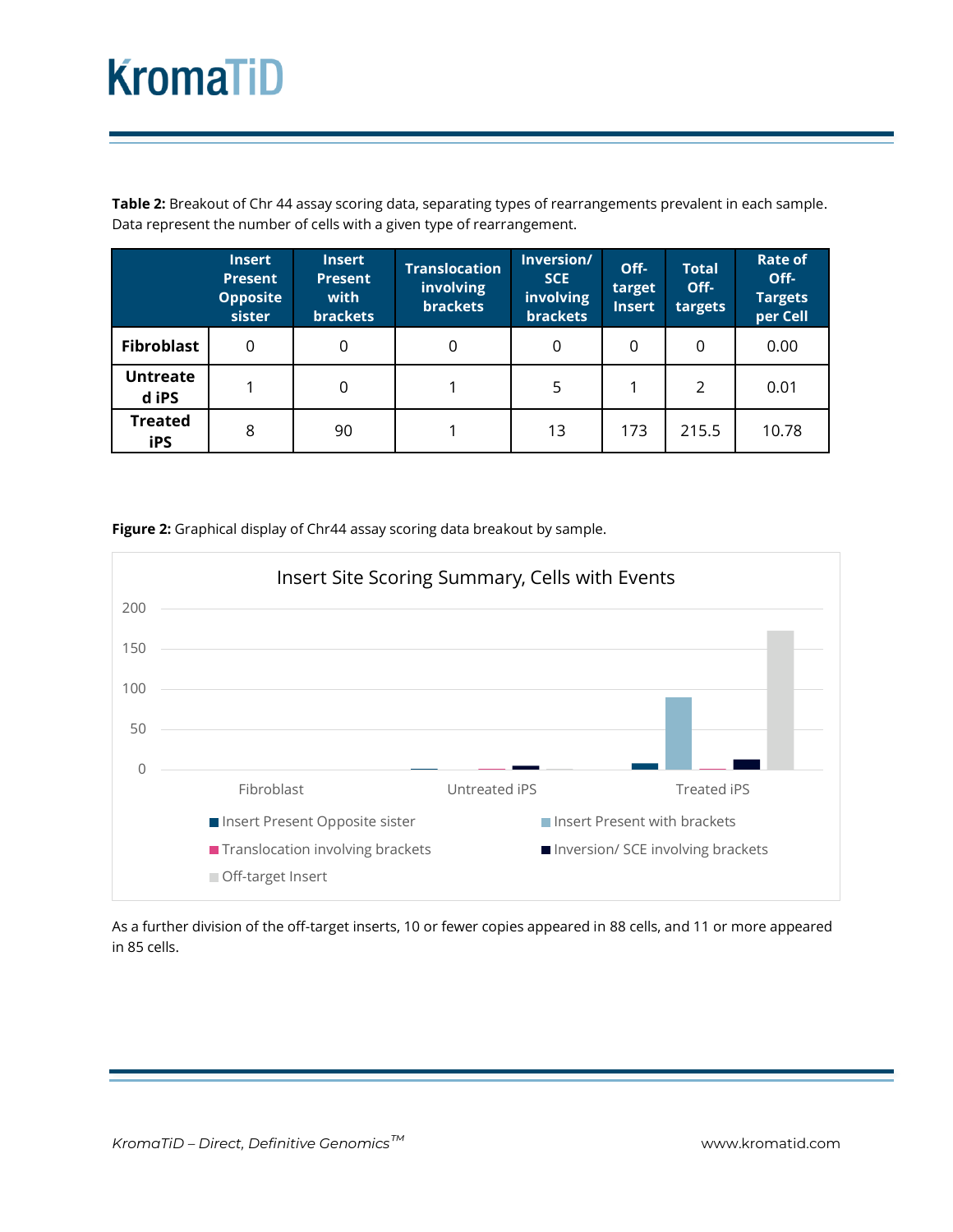**Figure 3:** Example of a normal cell (fibroblast control).

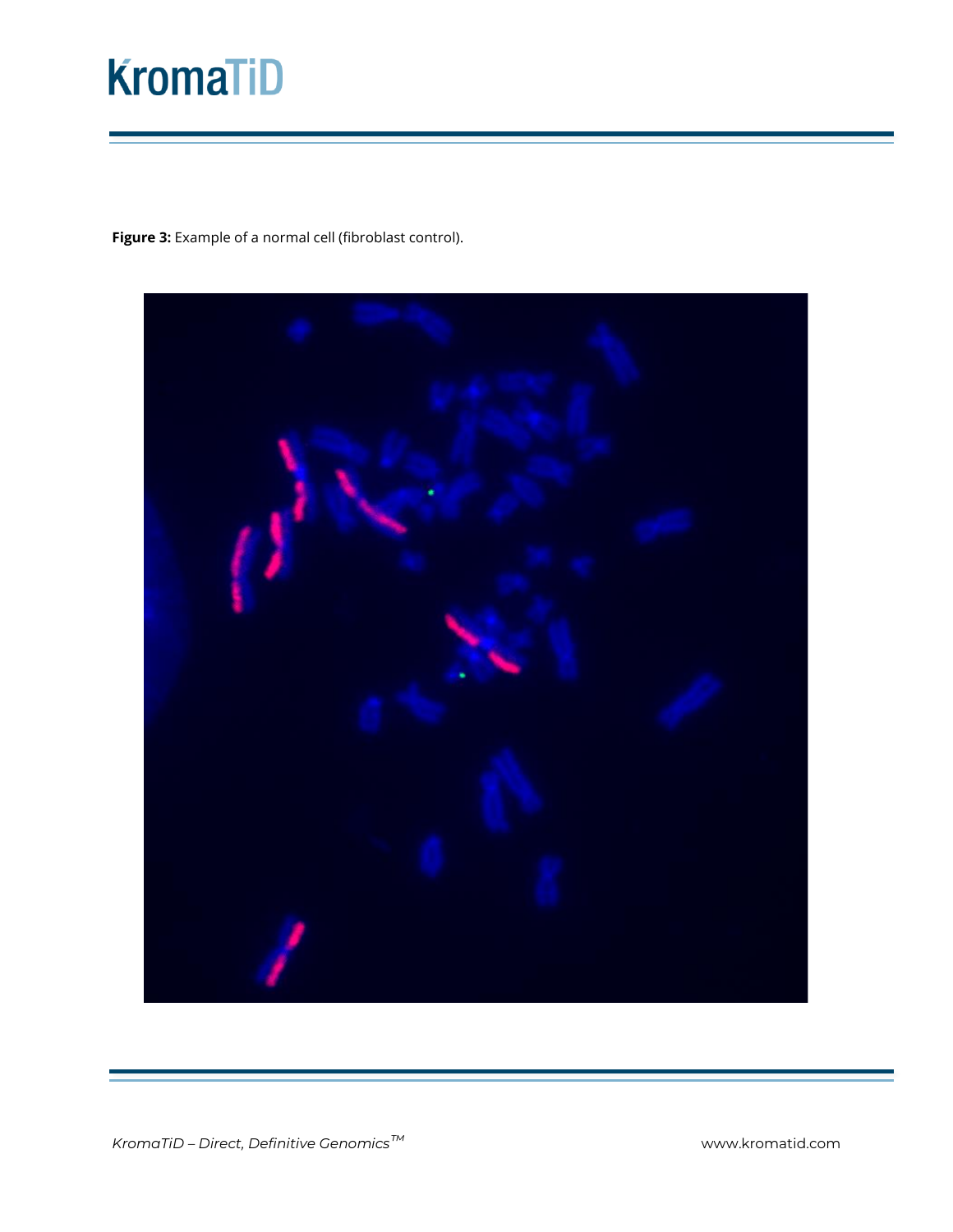**Figure 4:** The cell from the unedited iPS sample where an insert of one of the dosimetry paints occurred on another chromosome.



**Figure 5:** A cell with on target inserts in both homologs. Image left has all colors; image right has the green signal removed to better show the yellow insert probe.

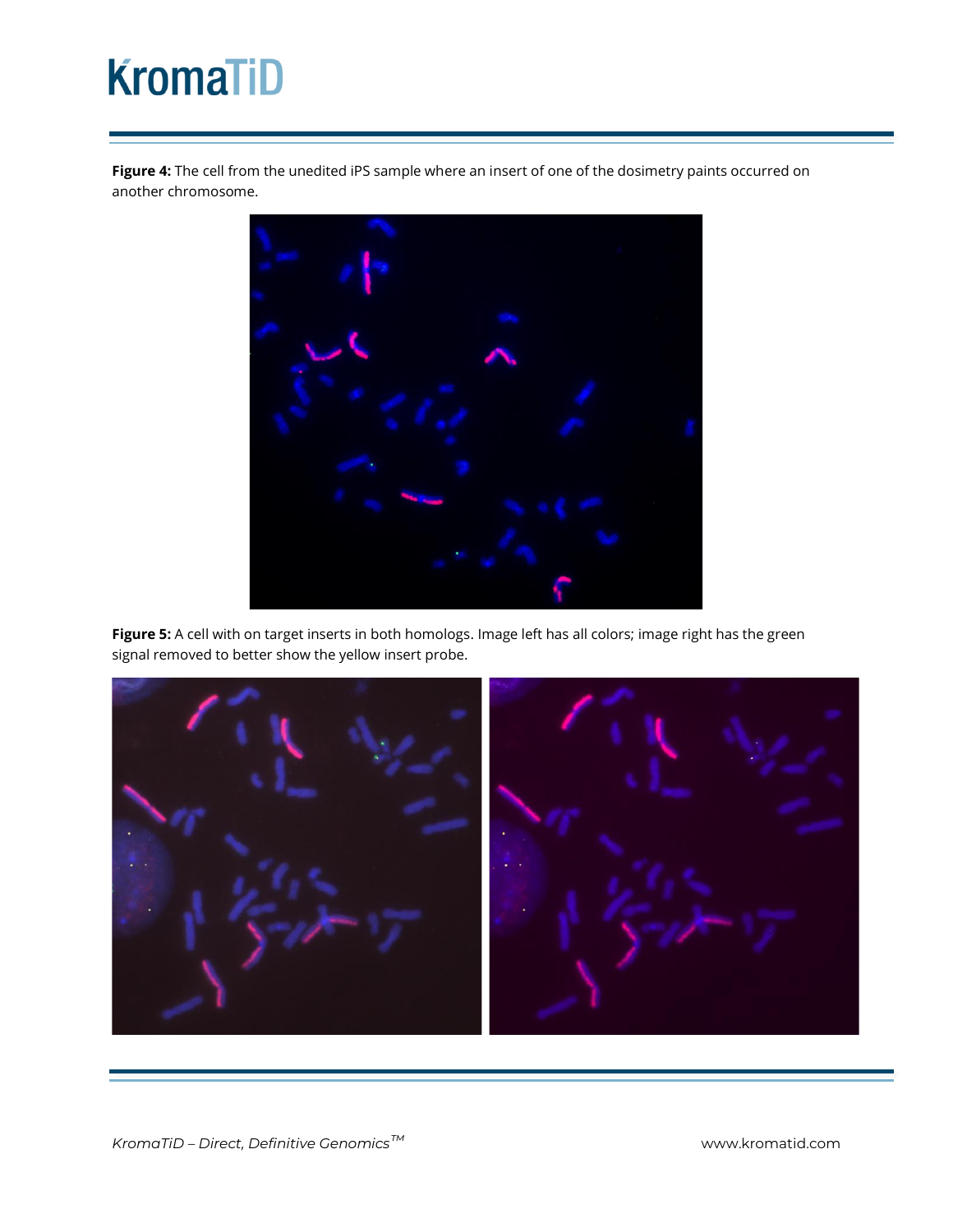**Figure 6:** A cell from the edited iPS sample with a single on target insert in inverted orientation.

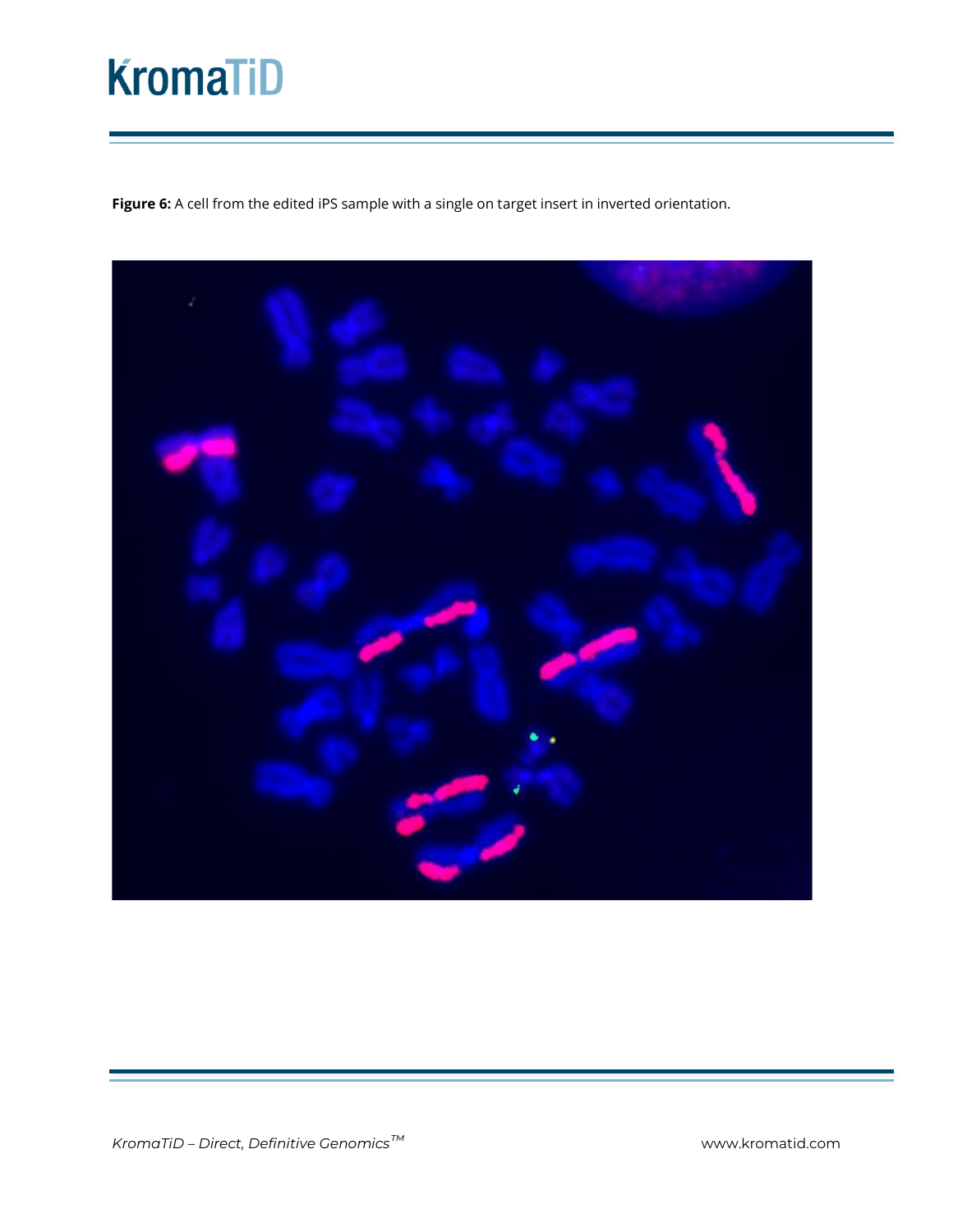**Figure 7:** On- and off-target insert integration in the edited sample. One homolog of Chr44 has the insert in the expected orientation with the bracketing probes. There are also multiple off-target integrations across the genome.